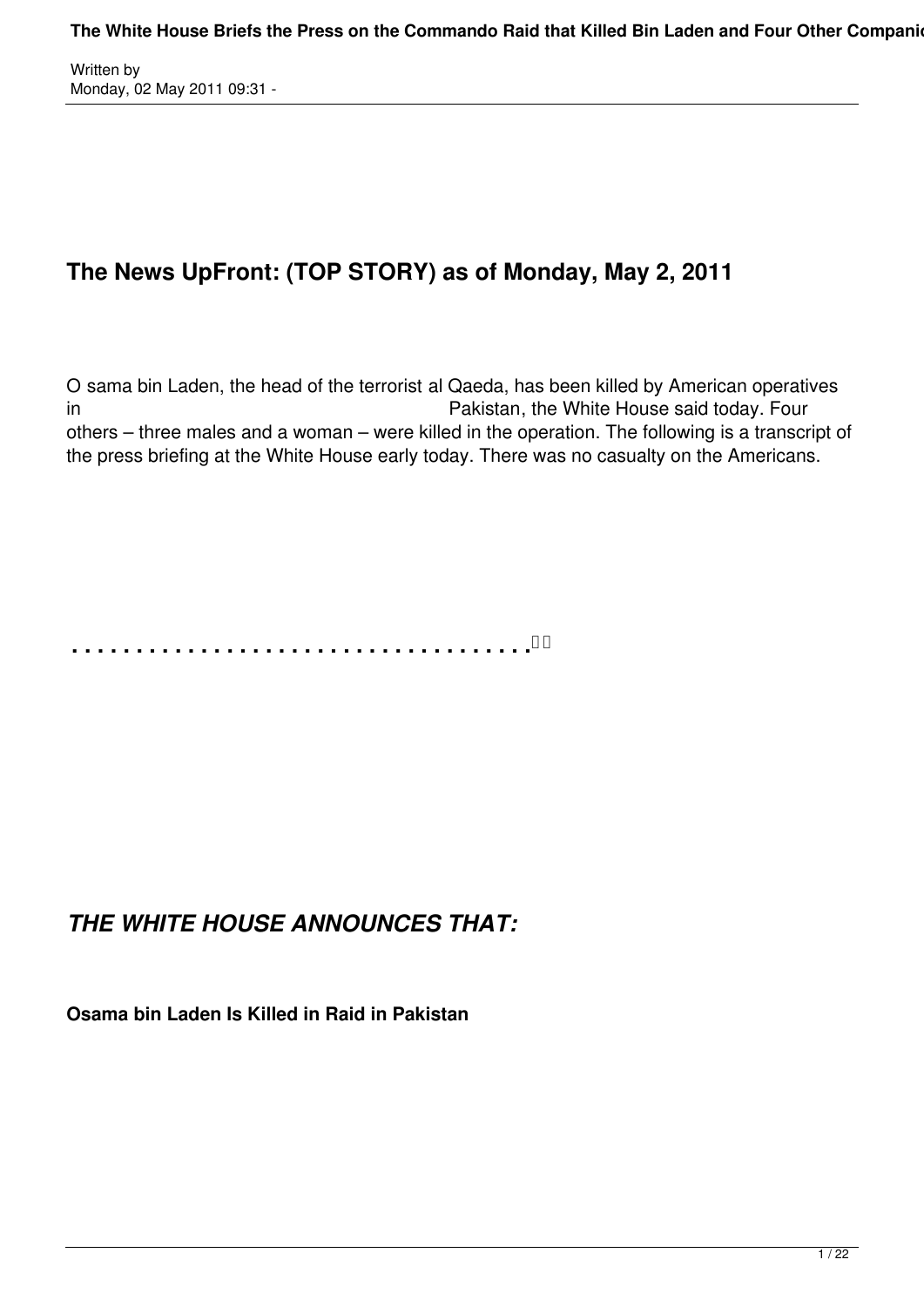## **By ROMEO P. MARQUEZ**

*Member, Investigative Reporters and Editors (IRE), Asian American Journalists Association (AAJA)*

*and National Ethnic Press and Media Council of Canada (NEPMCC)*

T ORONTO – As a service to the community, here's a transcript of the press briefing by senior Obama administration officials on the killing of Osama bin Laden in Pakistan early this morning. The transcript is provided by the White House to the *Philippine Village Voice/The Filipino Web Channel* and is shared here without comment.

Unrelated to this story is a news video of my coverage of Ontario Premier Dalton McGuinty on the occasion of the Ceremony of Remembrance of Ontario's fallen on Sunday at Queen's Park. The video is at: http://www.youtube.com/watch?v=HX5ua0aNW0U

\*\* \*\* \*\* \*\* \*\* \*\* \*\* \*\* \*\* \*\* \*\* \*\*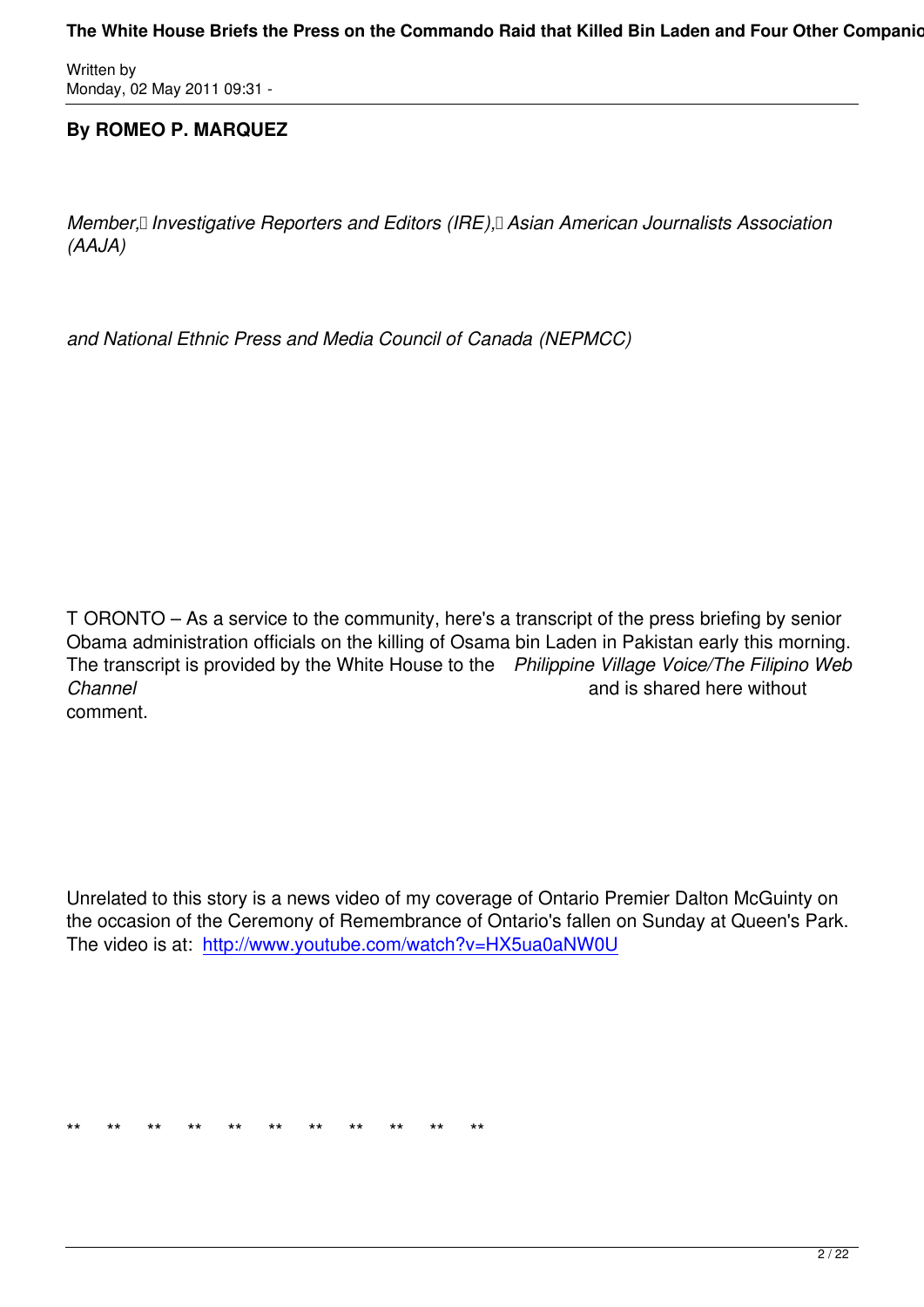**Press Briefing by Senior Administration Officials on the Kiling of Osama bin Laden**

THE WHITE HOUSE

Office of the Press Secretary

Internal Transcript **Internal Transcript 10.11** 

PRESS BRIEFING BY

SENIOR ADMINISTRATION OFFICIALS

ON THE KILLING OF OSAMA BIN LADEN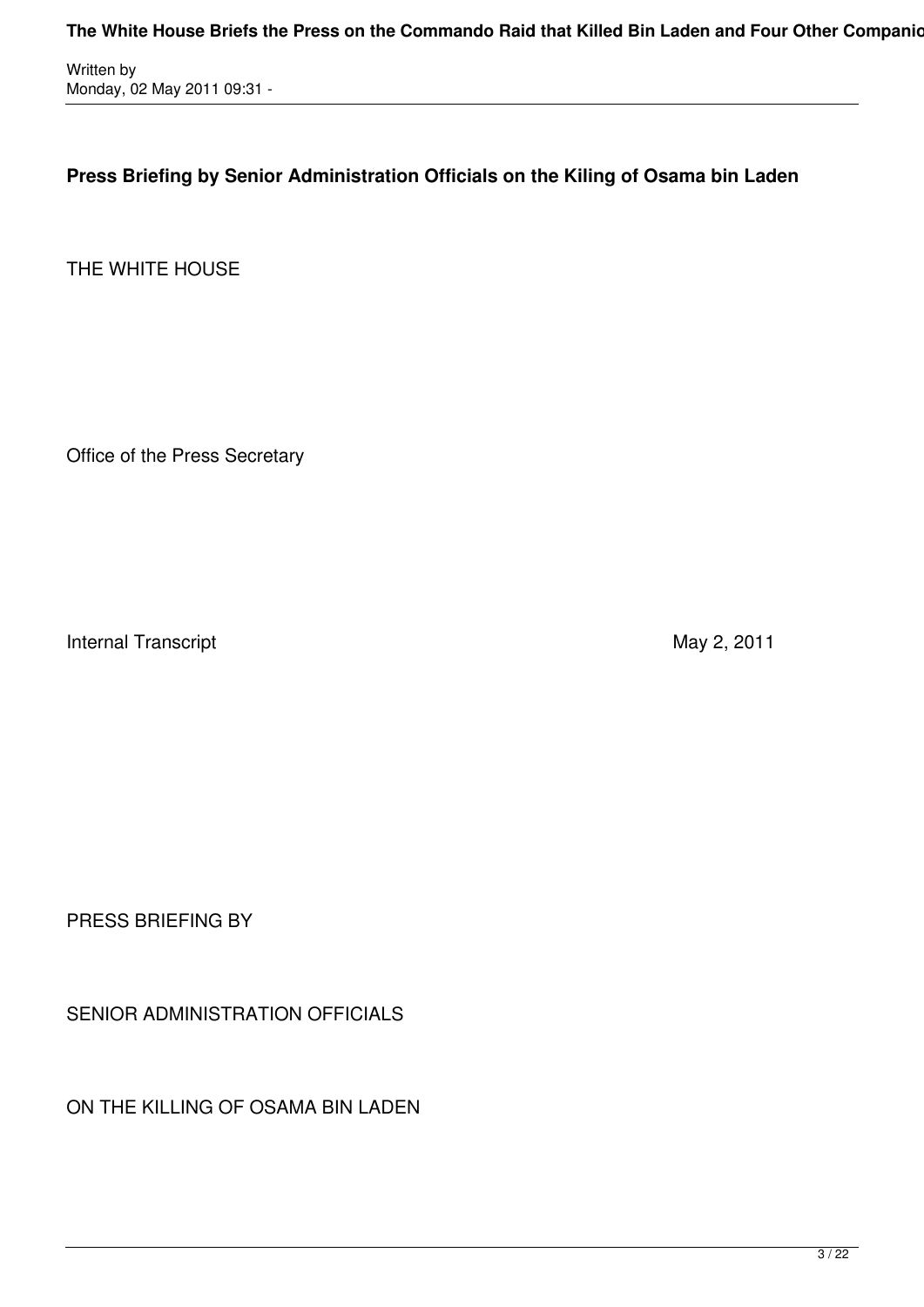Via Conference Call

12:03 A.M. EDT

 MR. VIETOR: Thank you, everyone, for joining us, especially so late. We wanted to get you on the line quickly with some senior administration officials to talk about the operation today regarding Osama bin Laden. And with that I'll turn it over to our first senior administration official.

 SENIOR ADMINISTRATION OFFICIAL: Thanks for joining us, everybody, at this late hour. It's much appreciated. From the outset of the administration, the President has placed the highest priority in protecting the nation from the threat of terrorism. In line with this, we have pursued an intensified, targeted, and global effort to degrade and defeat al Qaeda. Included in this effort has been a relentless set of steps that we've taken to locate and bring Osama bin Laden to justice. Indeed, in the earliest days of the administration, the President formally instructed the intelligence community and his counterterrorism advisors to make the pursuit of Osama bin Laden, as the leader of al Qaeda, as a top priority.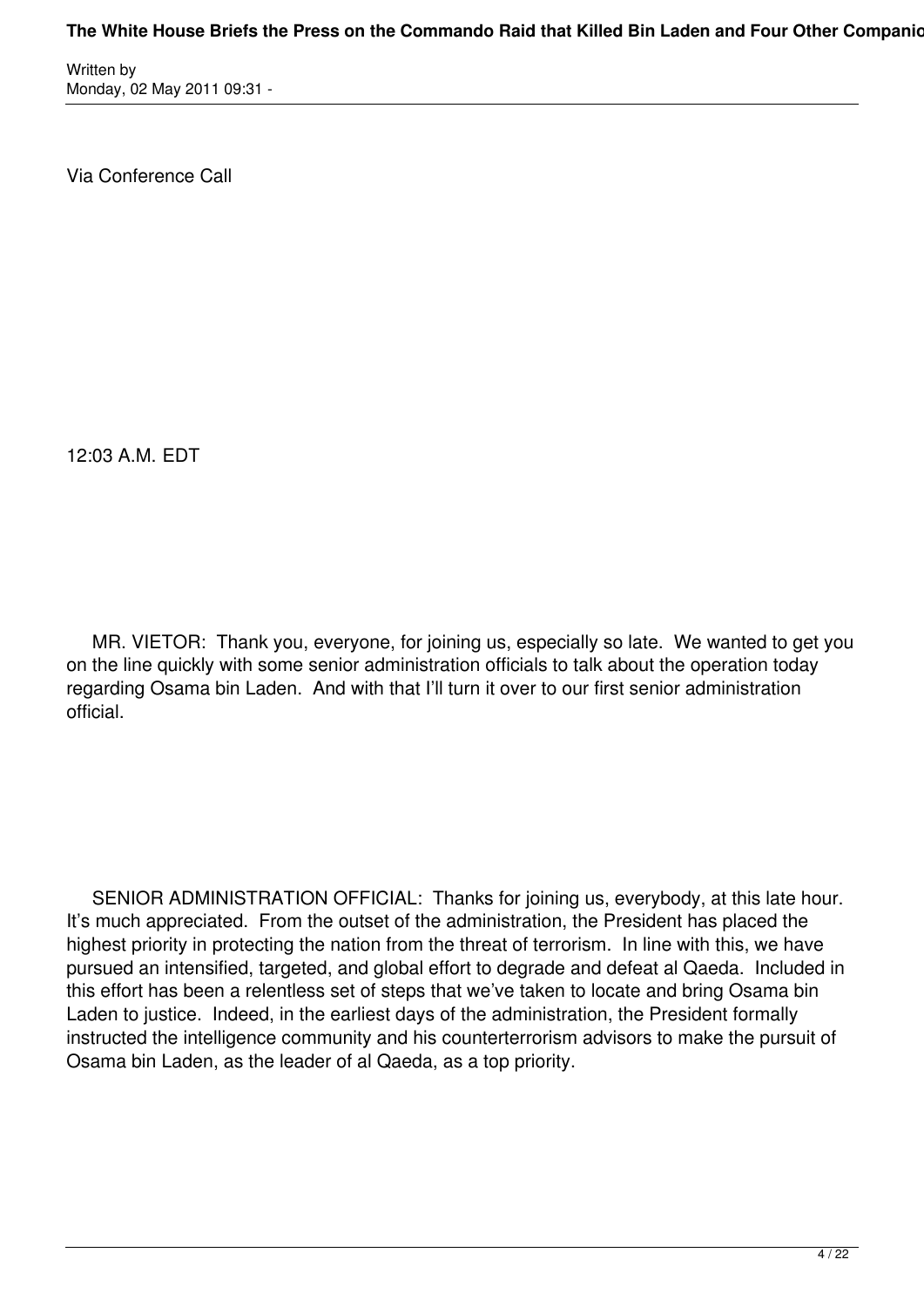In the beginning of September of last year, the CIA began to work with the President on a set of assessments that led it to believe that in fact it was possible that Osama bin Laden may be located at a compound in **Pakistan.** 

By mid-February, through a series of intensive meetings at the White House and with the President, we had determined there was a sound intelligence basis for pursuing this in an aggressive way and developing courses of action to pursue Osama bin Laden at this location.

 In the middle of March, the President began a series of National Security Council meetings that he chaired to pursue again the intelligence basis and to develop courses of action to bring justice to Osama bin Laden. Indeed, by my count, the President chaired no fewer than five National Security Council meetings on the topic from the middle of March -- March 14th, March 29th, April 12th, April 19th, and April 28th. And the President gave the final order to pursue the operation that he announced to the nation tonight on the morning -- Friday morning of April 29th.

 The President mentioned tonight that the pursuit of Osama bin Laden and the defeat of al Qaeda has been a bipartisan exercise in this nation since September 11, 2001, and indeed, this evening before he spoke to the nation, President Obama did speak to President Bush 43 and President Clinton this evening to review with them the events of today and to preview his statement to the nation tonight.

And with that, I'll turn it over to my colleague to go through some of the details. Thank you.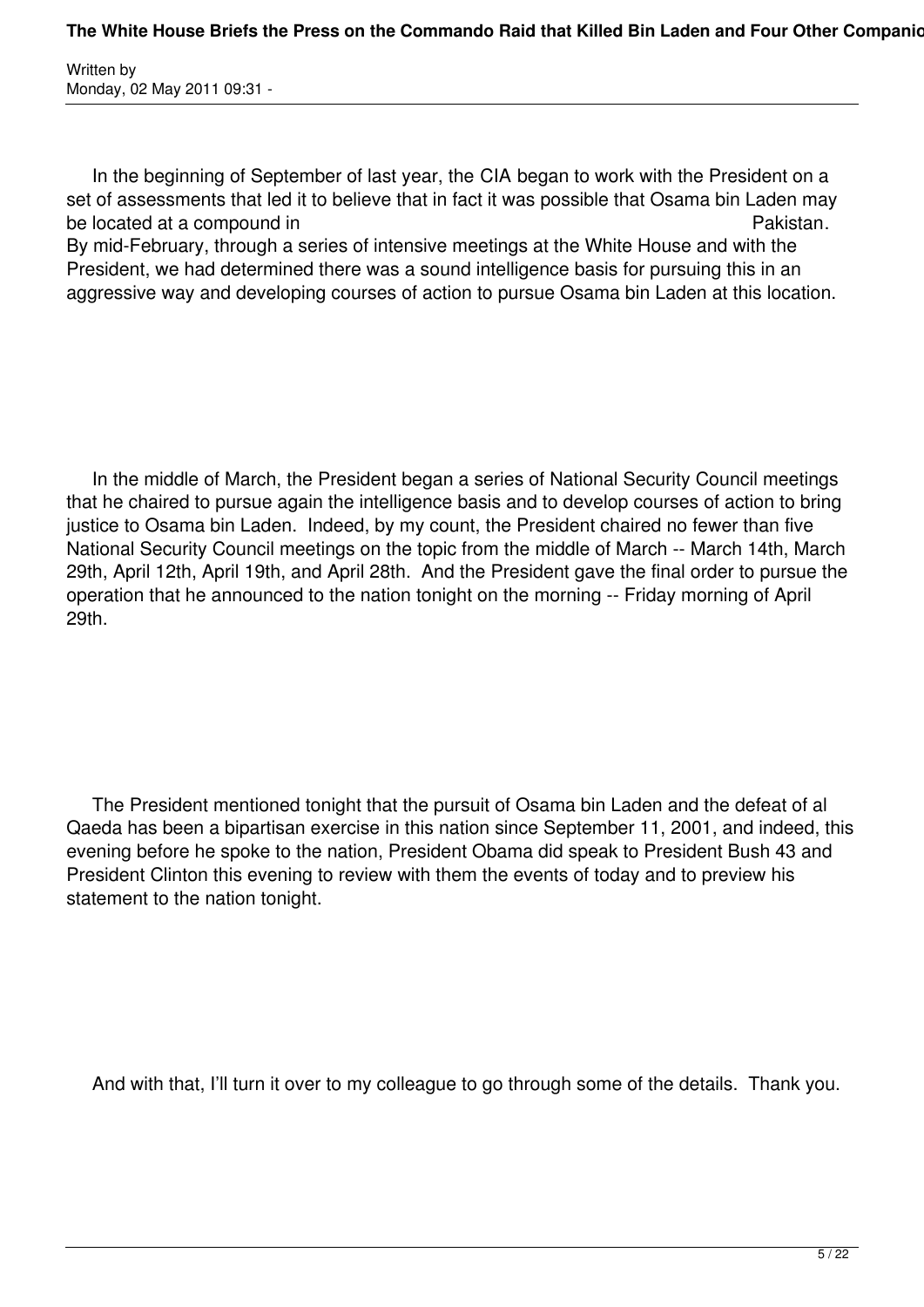America

.

 SENIOR ADMINISTRATION OFFICIAL: As you heard, the President ordered a raid earlier today against an al Qaeda compound in Abbottabad, Pakistan. Based on intelligence collection analysis, a small U.S. team found Osama bin Laden living in a large home on a secured compound in an affluent suburb of Islamabad . The raid occurred in the early morning hours in Pakistan and accomplished its objective. Osama bin Laden is now no longer a threat to

 This remarkable achievement could not have happened without persistent effort and careful planning over many years. Our national security professionals did a superb job. They deserve tremendous credit for serving justice to Osama bin Laden.

 Bin Laden was a sworn enemy of the United States and a danger to all humanity; a man who called for the murder of any American anywhere on Earth. His death is central to the President's goal of disrupting, dismantling, and ultimately defeating al Qaeda and its violent allies. He was responsible for killing thousands of innocent men and women not only on 9/11, but in the 1998 **East Africa** embassy bombing, the attack of the USS Cole, and many other acts of brutality.

 He was the leader of a violent extremist movement with affiliates across the globe that had taken up arms against the United States and its allies. Bin Laden's most influential role has been to designate the **United States as al Qaeda's** primary target and to maintain organizational focus on that objective. This strategic objective,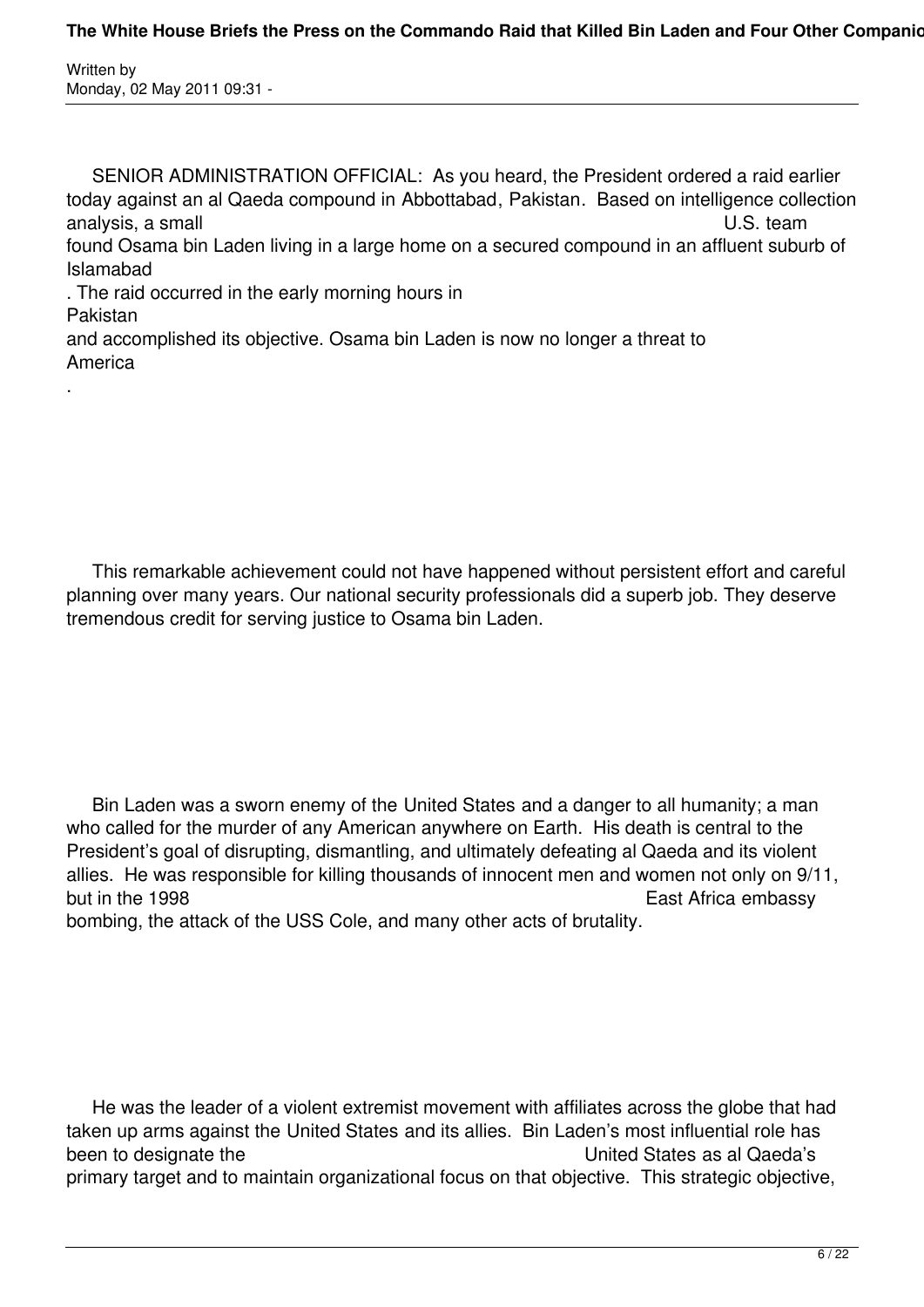which was first made in a 1996 declaration of jihad against Americans, was the cornerstone of bin Laden's message.

 Since 9/11, multiple agencies within our intelligence community have worked tirelessly to track down bin Laden, knowing that his removal from al Qaeda would strike a crippling blow to the organization and its militant allies. And last September the President was made aware of a compound in Abbottabad, where a key al Qaeda facilitator appeared to be harboring a high-value target. He received regular intelligence updates, as was just mentioned, on the compound in September, and he directed that action be taken as soon as he concluded that the intelligence case was sufficiently strong. A range of options for achieving the mission were developed, and on Friday he authorized the operation.

N ow I'll turn it to my colleagues to go through the intelligence.

 SENIOR ADMINISTRATION OFFICIAL: Thank you. First I want to point out that today's success was a team effort. It was a model of really seamless collaboration across our government. Since 9/11, this is what the American people have expected of us, and today, in this critical operation, we were able to finally deliver.

 The operation itself was the culmination of years of careful and highly advanced intelligence work. Officers from the CIA, the NGA, the NSA all worked very hard as a team to analyze and pinpoint this compound. Together they applied their very unique expertise and capabilities to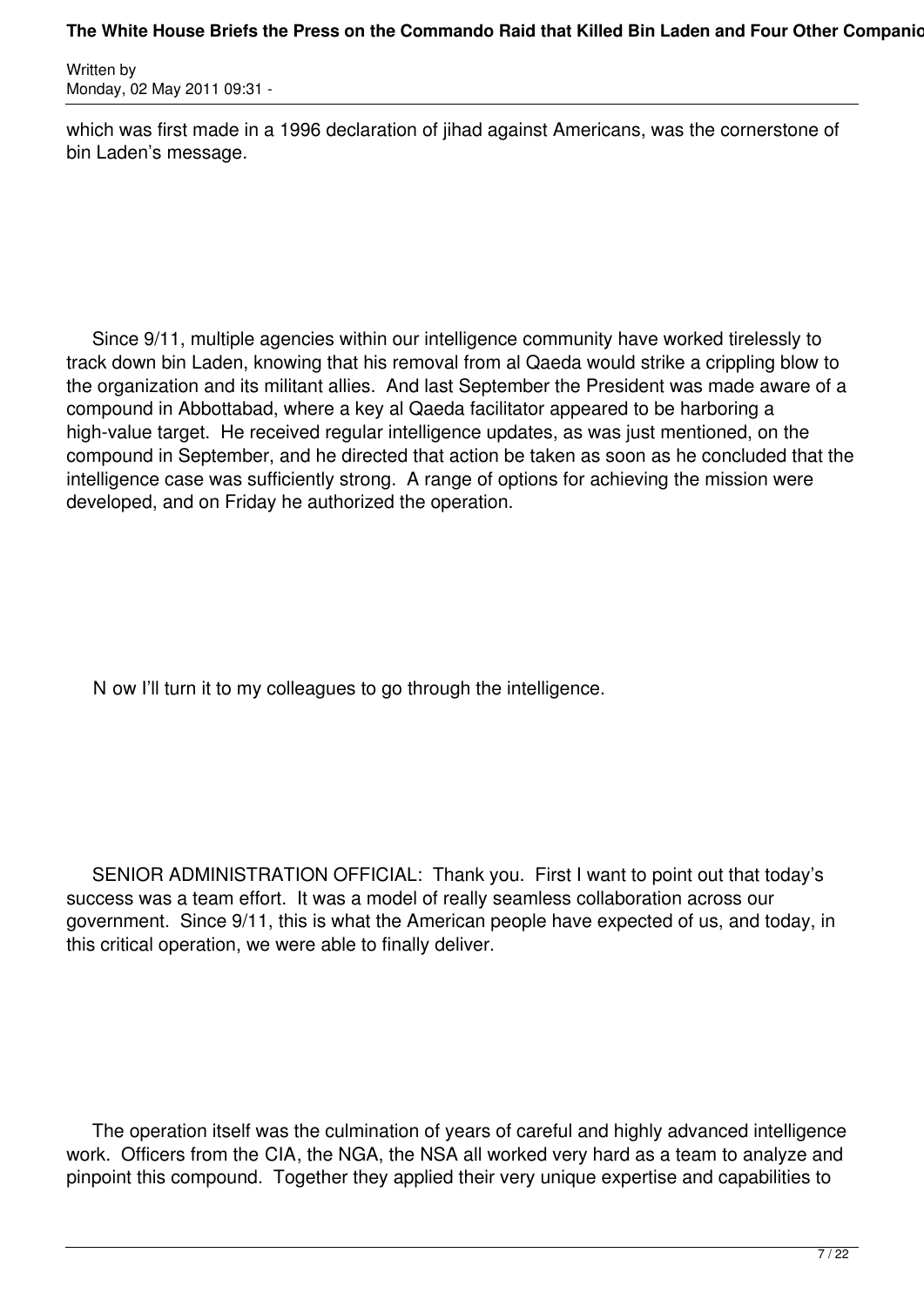#### The White House Briefs the Press on the Commando Raid that Killed Bin Laden and Four Other Companio

Written by Monday, 02 May 2011 09:31 -

America 's most vexing intelligence problem, where to find bin Laden.

 When the case had been made that this was a critical target, we began to prepare this mission in conjunction with the U.S. military. In the end, it was the matchless skill and courage of these Americans that secured this triumph for our country and the world. I'm very proud of the entire team that worked on this operation, and am very thankful to the President for the courage that he displayed in making the decision to proceed with this operation.

With that, let me turn to my colleague to give you details on the intelligence background.

 SENIOR ADMINISTRATION OFFICIAL: Thank you. The bottom line of our collection and our analysis was that we had high confidence that the compound harbored a high-value terrorist target. The experts who worked this issue for years assessed that there was a strong probability that the terrorist that was hiding there was Osama bin Laden.

 What I'd like to do is walk you through the key points in that intelligence trail that led us to that conclusion. From the time that we first recognized bin Laden as a threat, the CIA gathered leads on individuals in bin Laden's inner circle, including his personal couriers. Detainees in the post-9/11 period flagged for us individuals who may have been providing direct support to bin Laden and his deputy, Zawahiri, after their escape from Afghanistan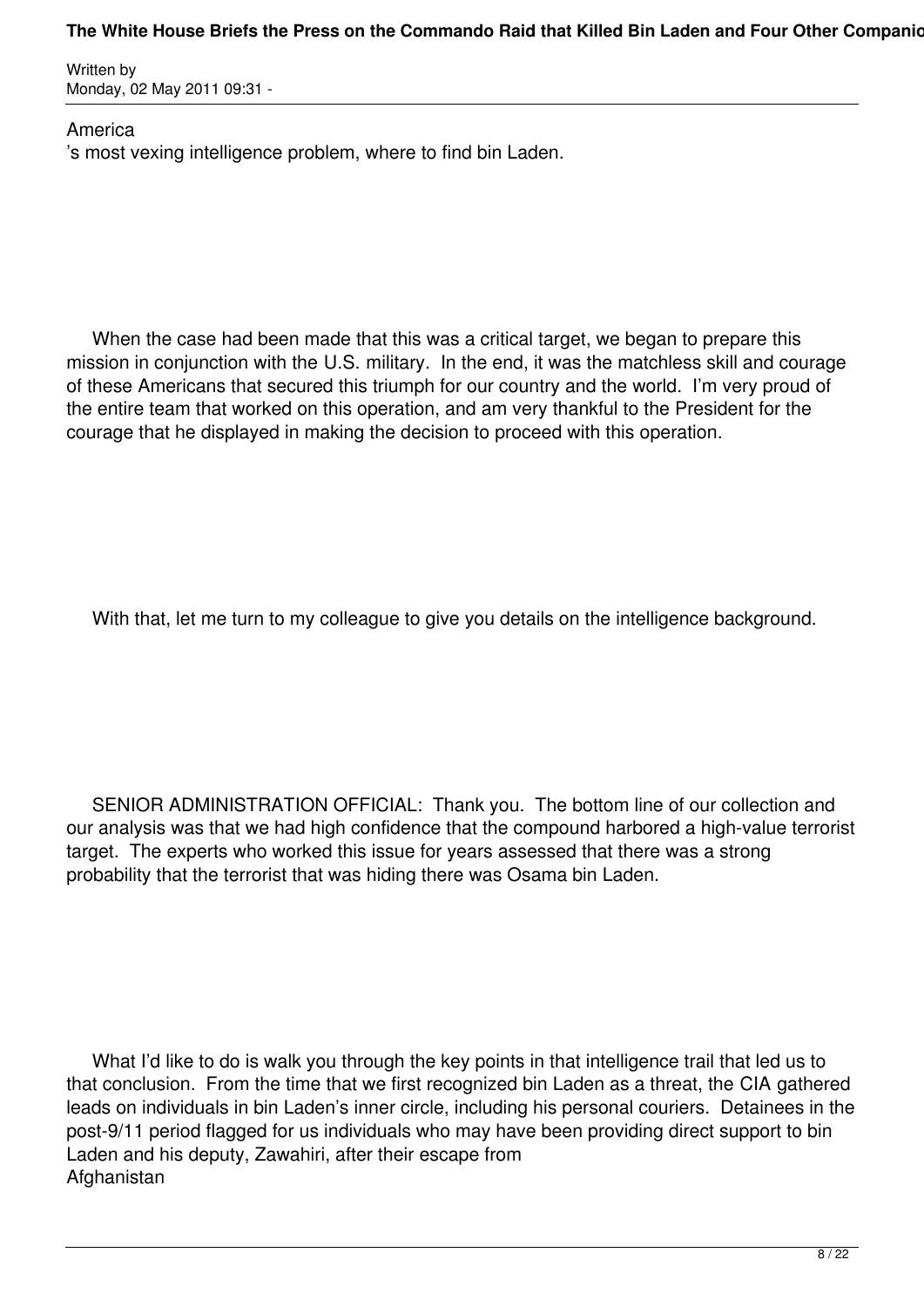.

 One courier in particular had our constant attention. Detainees gave us his nom de guerre or his nickname and identified him as both a protégé of Khalid Sheikh Mohammed, the mastermind of September 11th, and a trusted assistant of Abu Faraj al-Libbi, the former number three of al Qaeda who was captured in 2005.

 Detainees also identified this man as one of the few al Qaeda couriers trusted by bin Laden. They indicated he might be living with and protecting bin Laden. But for years, we were unable to identify his true name or his location.

 Four years ago, we uncovered his identity, and for operational reasons, I can't go into details about his name or how we identified him, but about two years ago, after months of persistent effort, we identified areas in Pakistan where the courier and his brother operated. Still we were unable to pinpoint exactly where they lived, due to extensive operational security on their part. The fact that they were being so careful reinforced our belief that we were on the right track.

 Then in August 2010, we found their residence, a compound in Abbottabad, Pakistan, a town about 35 miles north of Islamabad

. The area is relatively affluent, with lots of retired military. It's also insolated from the natural disasters and terrorist attacks that have afflicted other parts of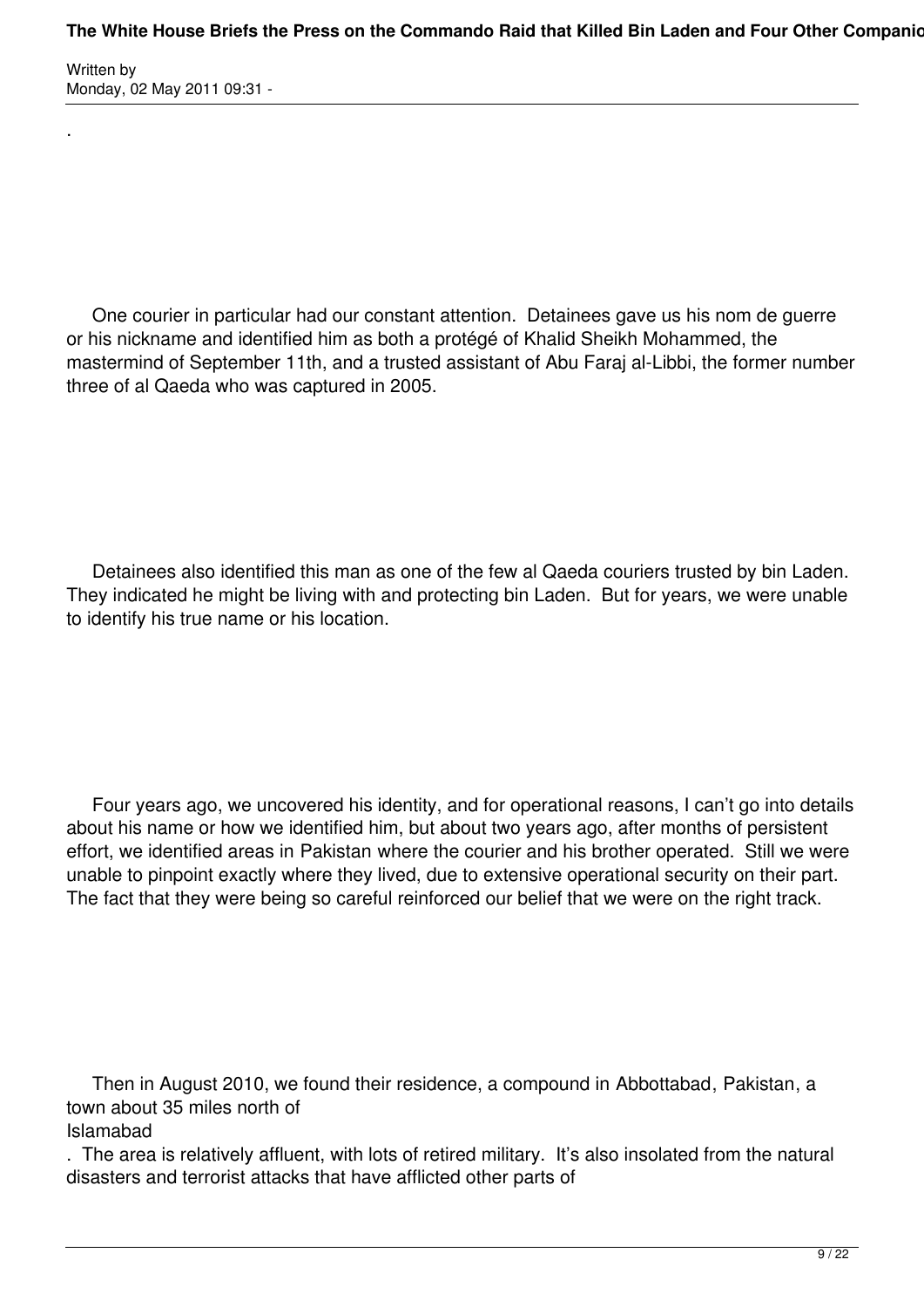#### The White House Briefs the Press on the Commando Raid that Killed Bin Laden and Four Other Companion

Written by Monday, 02 May 2011 09:31 -

#### Pakistan

. When we saw the compound where the brothers lived, we were shocked by what we saw - an extraordinarily unique compound. The compound sits on a large plot of land in an area that was relatively secluded when it was built. It is roughly eight times larger than the other homes in the area.

 When the compound was built in 2005, it was on the outskirts of the town center, at the end of a narrow dirt road. In the last six years, some residential homes have been built nearby. The physical security measures of the compound are extraordinary. It has 12- to 18-foot walls topped with barbed wire. Internal wall sections -- internal walls sectioned off different portions of the compound to provide extra privacy. Access to the compound is restricted by two security gates, and the residents of the compound burn their trash, unlike their neighbors, who put the trash out for collection.

 The main structure, a three-story building, has few windows facing the outside of the compound. A terrace on the third floor has a seven-foot wall privacy -- has a seven-foot privacy wall.

 It's also noteworthy that the property is valued at approximately \$1 million but has no telephone or Internet service connected to it. The brothers had no explainable source of wealth.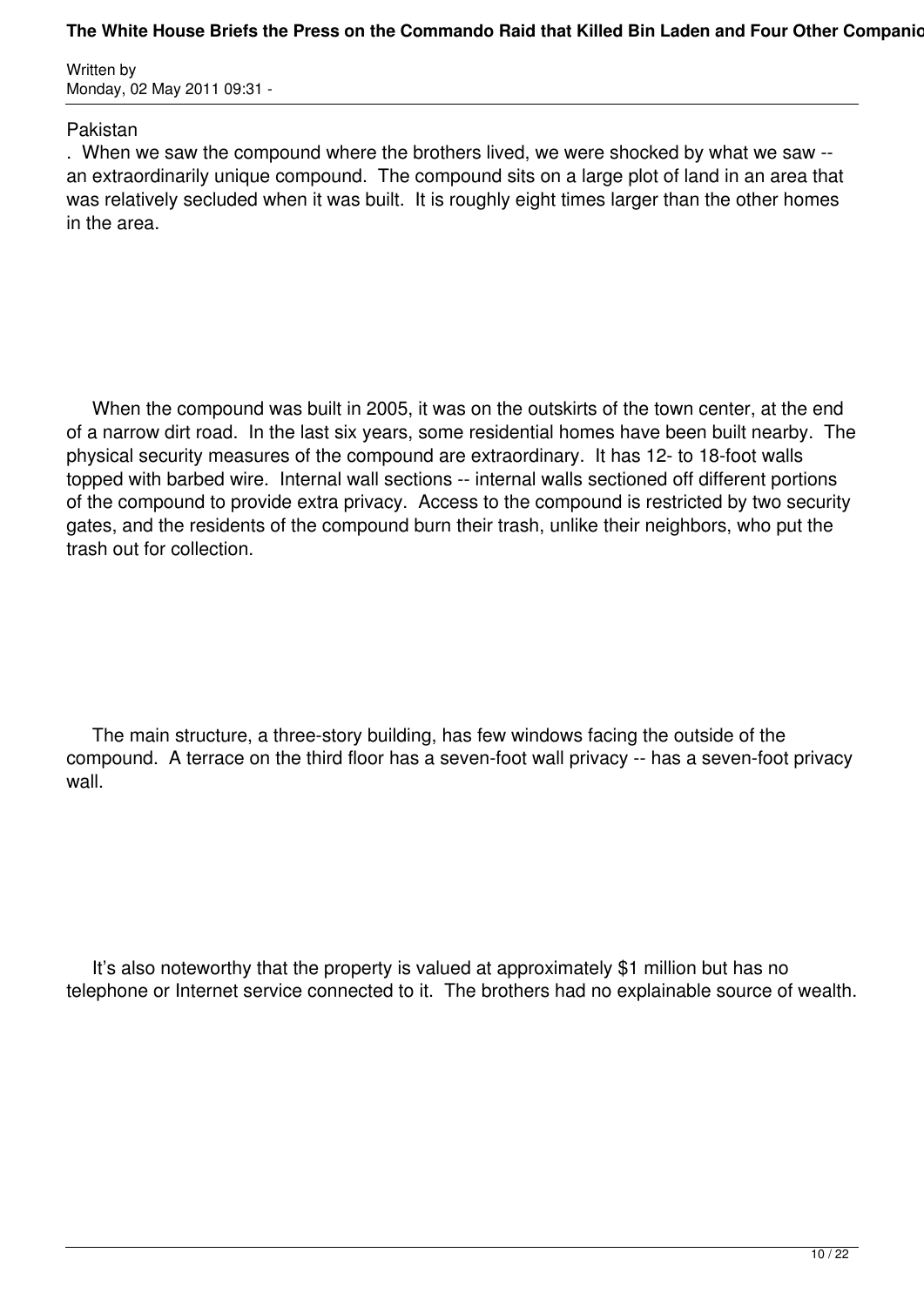Intelligence analysts concluded that this compound was custom built to hide someone of significance. We soon learned that more people were living at the compound than the two brothers and their families. A third family lived there -- one whose size and whose makeup matched the bin Laden family members that we believed most likely to be with Osama bin Laden. Our best assessment, based on a large body of reporting from multiple sources, was that bin Laden was living there with several family members, including his youngest wife.

 Everything we saw -- the extremely elaborate operational security, the brothers' background and their behavior, and the location and the design of the compound itself was perfectly consistent with what our experts expected bin Laden's hideout to look like. Keep in mind that two of bin Laden's gatekeepers, Khalid Sheikh Mohammed and Abu Faraj al-Libbi, were arrested in the settled areas of Pakistan.

Our analysts looked at this from every angle, considering carefully who other than bin Laden could be at the compound. We conducted red team exercises and other forms of alternative analysis to check our work. No other candidate fit the bill as well as bin Laden did.

So the final conclusion, from an intelligence standpoint, was twofold. We had high confidence that a high-value target was being harbored by the brothers on the compound, and we assessed that there was a strong probability that that person was Osama bin Laden.

Now let me turn it over to my colleague.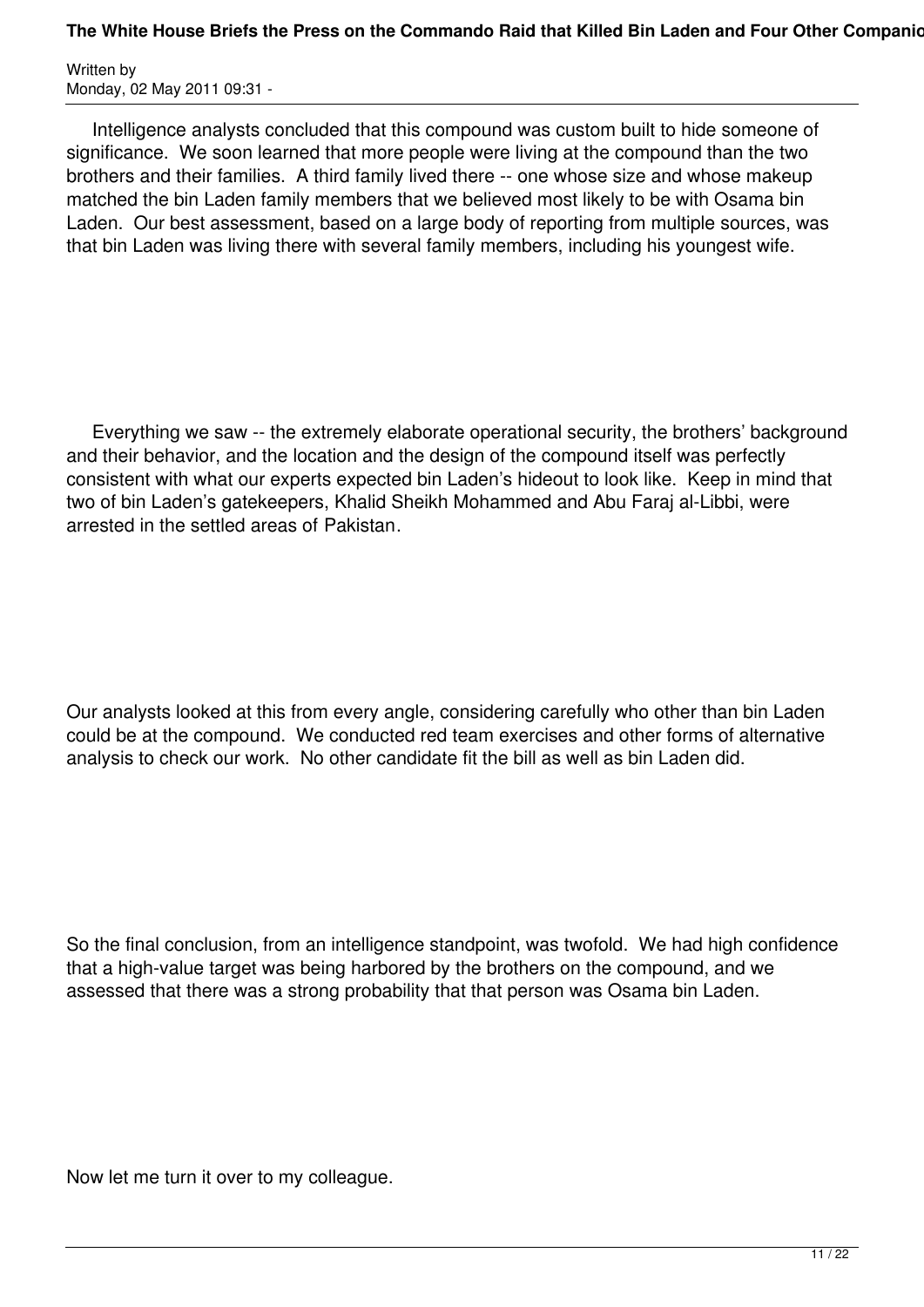SENIOR ADMINISTRATION OFFICIAL: Thank you. Earlier this afternoon, a small U.S. team conducted a helicopter raid on the compound. Considerable planning helped prepare our operators for this very complex mission. Senior officials have been involved in the decision-making and planning for this operation for months, and briefed the President regularly. My colleague has already mentioned the unusual characteristics of this compound. Each of these, including the high walls, security features, suburban location, and proximity to Islamabad

made this an especially dangerous operation.

The men who executed this mission accepted this risk, practiced to minimize those risks, and understood the importance of the target to the national security of the United States.

I know you understand that I can't and won't get into many details of this mission, but I'll share what I can. This operation was a surgical raid by a small team designed to minimize collateral damage and to pose as little risk as possible to non-combatants on the compound or to Pakistani civilians in the neighborhood.

Our team was on the compound for under 40 minutes and did not encounter any local authorities while performing the raid. In addition to Osama bin Laden, three adult males were killed in the raid. We believe two were the couriers and the third was bin Laden's adult son.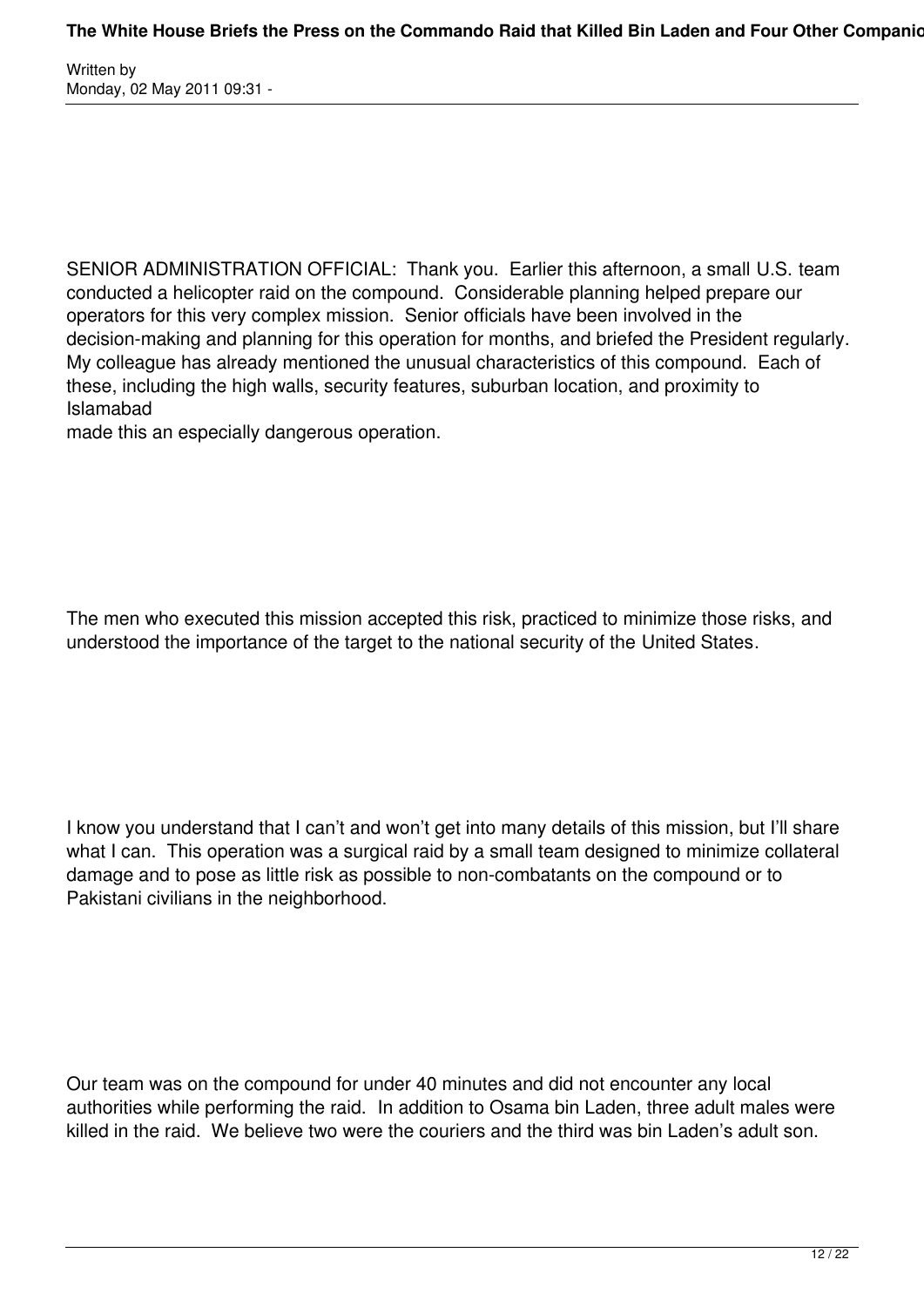There were several women and children at the compound. One woman was killed when she was used as a shield by a male combatant. Two other women were injured.

During the raid, we lost one helicopter due to mechanical failure. The aircraft was destroyed by the crew and the assault force and crew members boarded the remaining aircraft to exit the compound. All non-combatants were moved safely away from the compound before the detonation.

That's all I have at this time. I'll turn it back to my colleague.

SENIOR ADMINISTRATION OFFICIAL: We shared our intelligence on this bin Laden compound with no other country, including Pakistan. That was for one reason and one reason alone: We believed it was essential to the security of the operation and our personnel. In fact, only a very small group of people inside our own government knew of this operation in advance.

Shortly after the raid, U.S. officials contacted senior Pakistani leaders to brief them on the intent and the results of the raid. We have also contacted a number of our close allies and partners throughout the world.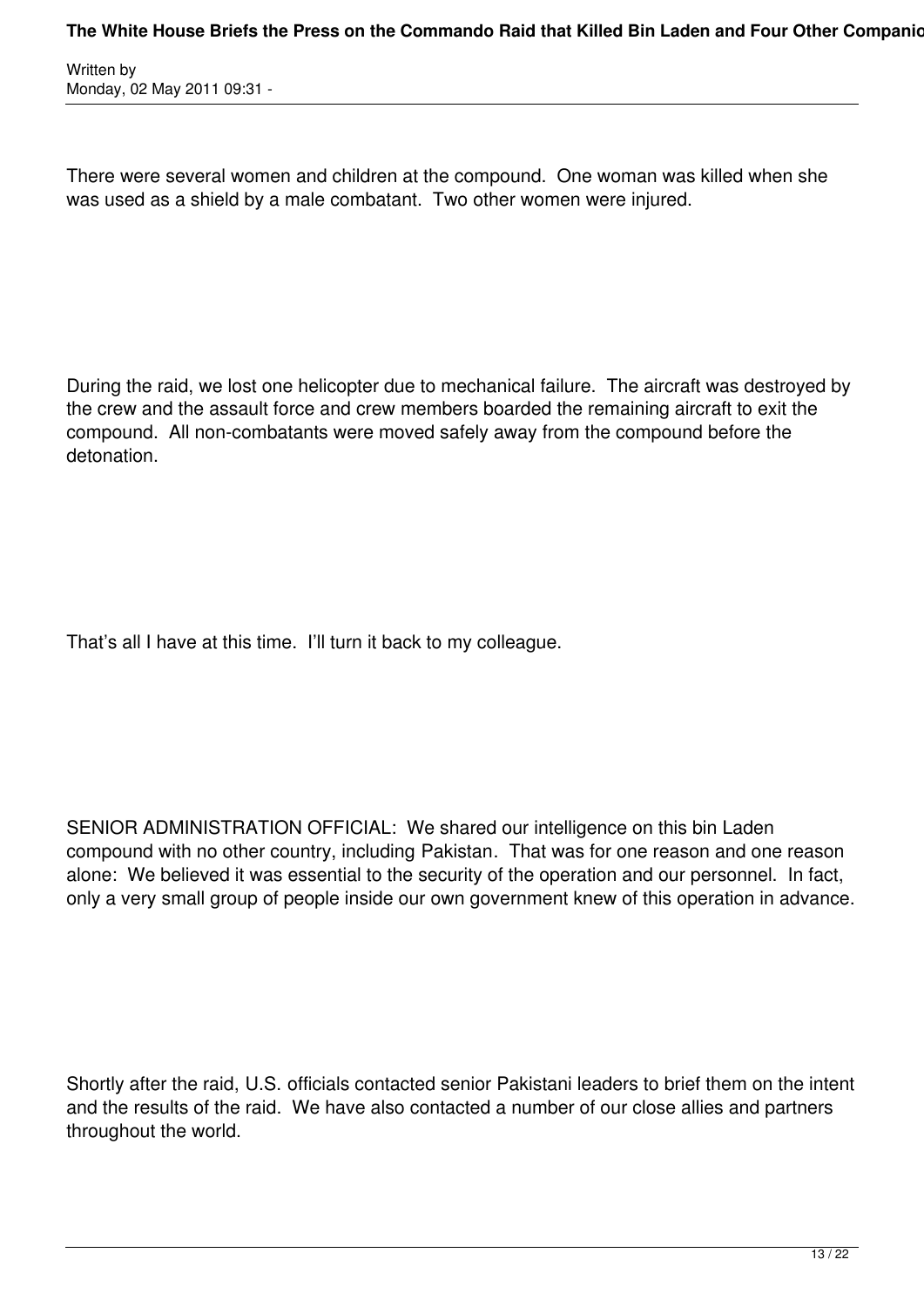Sine 9/11, the United States has made it clear to Pakistan that we would pursue bin Laden wherever he might be. **Pakistan has Pakistan has** long understood that we are at war with al Qaeda. The United States had a legal and moral obligation to act on the information it had.

And let me emphasize that great care was taken to ensure operational success, minimize the possibility of non-combatant casualties, and to adhere to American and international law in carrying out the mission.

I should note that in the wake of this operation, there may be a heightened threat to the homeland and to U.S. citizens and facilities abroad. Al Qaeda operatives and sympathizers may try to respond violently to avenge bin Laden's death, and other terrorist leaders may try to accelerate their efforts to strike the United States. But the United States is taking every possible precaution to protect Americans here at home and overseas. The State Department has sent guidance to embassies worldwide and a travel advisory has been issued for

Pakistan

.

And without a doubt, the United States will continue to face terrorist threats. The United States will continue to fight those threats. We have always understood that this fight would be a marathon and not a sprint.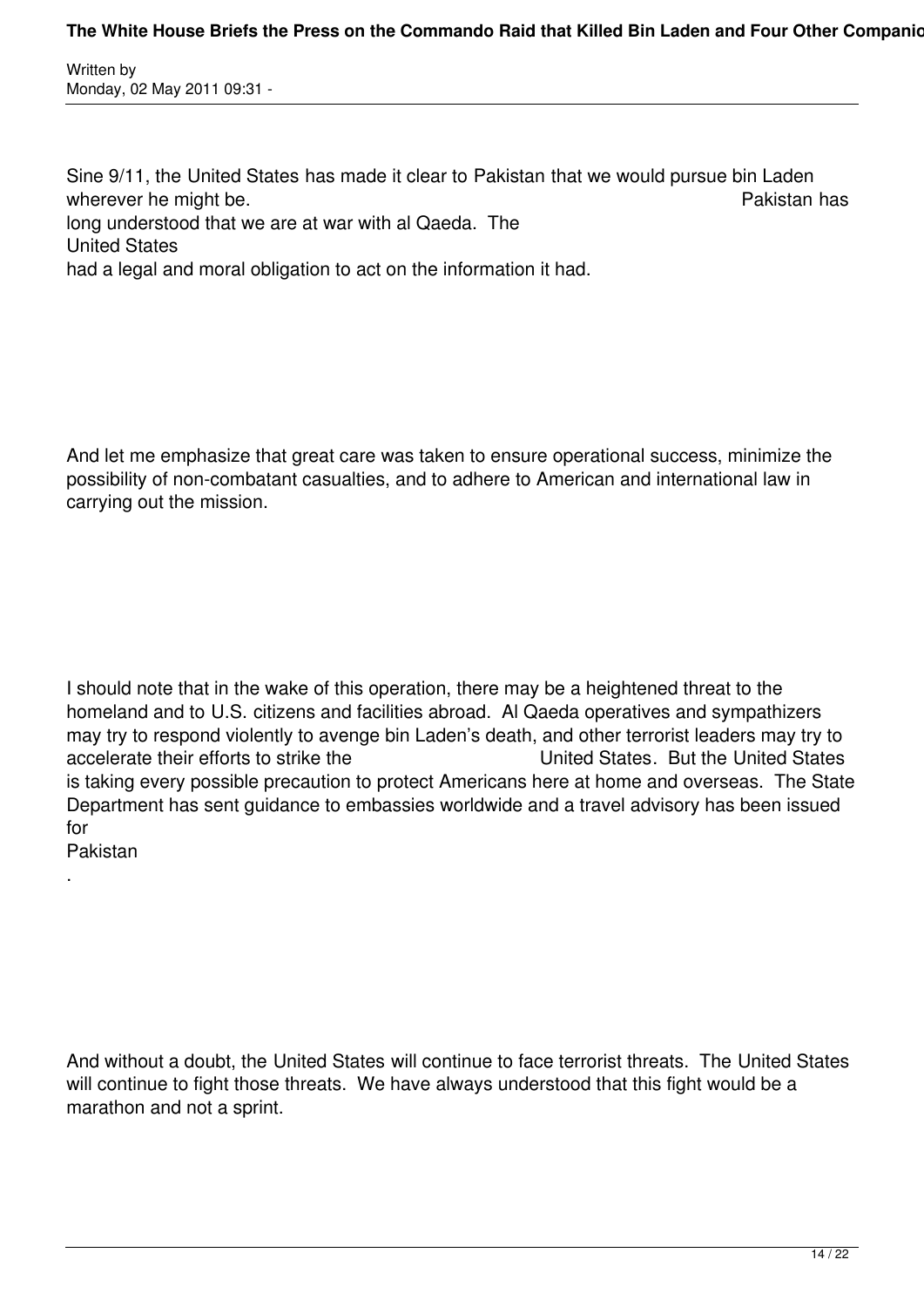There's also no doubt that the death of Osama bin Laden marks the single greatest victory in the U.S.-led campaign to disrupt, dismantle, and defeat al Qaeda. It is a major and essential step in bringing about al Qaeda's eventual destruction.

Bin Laden was al Qaeda's only (inaudible) commander in its 22-year history, and was largely responsible for the organization's mystique, its attraction among violent jihadists, and its focus on America as a terrorist target. As the only al Qaeda leader whose authority was universally respected, he also maintained his cohesion, and his likely successor, Ayman al-Zawahiri, is far less charismatic and not as well respected within the organization, according to comments from several captured al Qaeda leaders. He probably will have difficulty maintaining the loyalty of bin Laden's largely Gulf Arab followers.

Although al Qaeda may not fragment immediately, the loss of bin Laden puts the group on a path of decline that will be difficult to reverse.

 And finally, it's important to note that it is most fitting that bin Laden's death comes at a time of great movement towards freedom and democracy that is sweeping the Arab world. He stood in direct opposition to what the greatest men and women throughout the Middle East and North **Africa** 

are risking their lives for: individual rights and human dignity.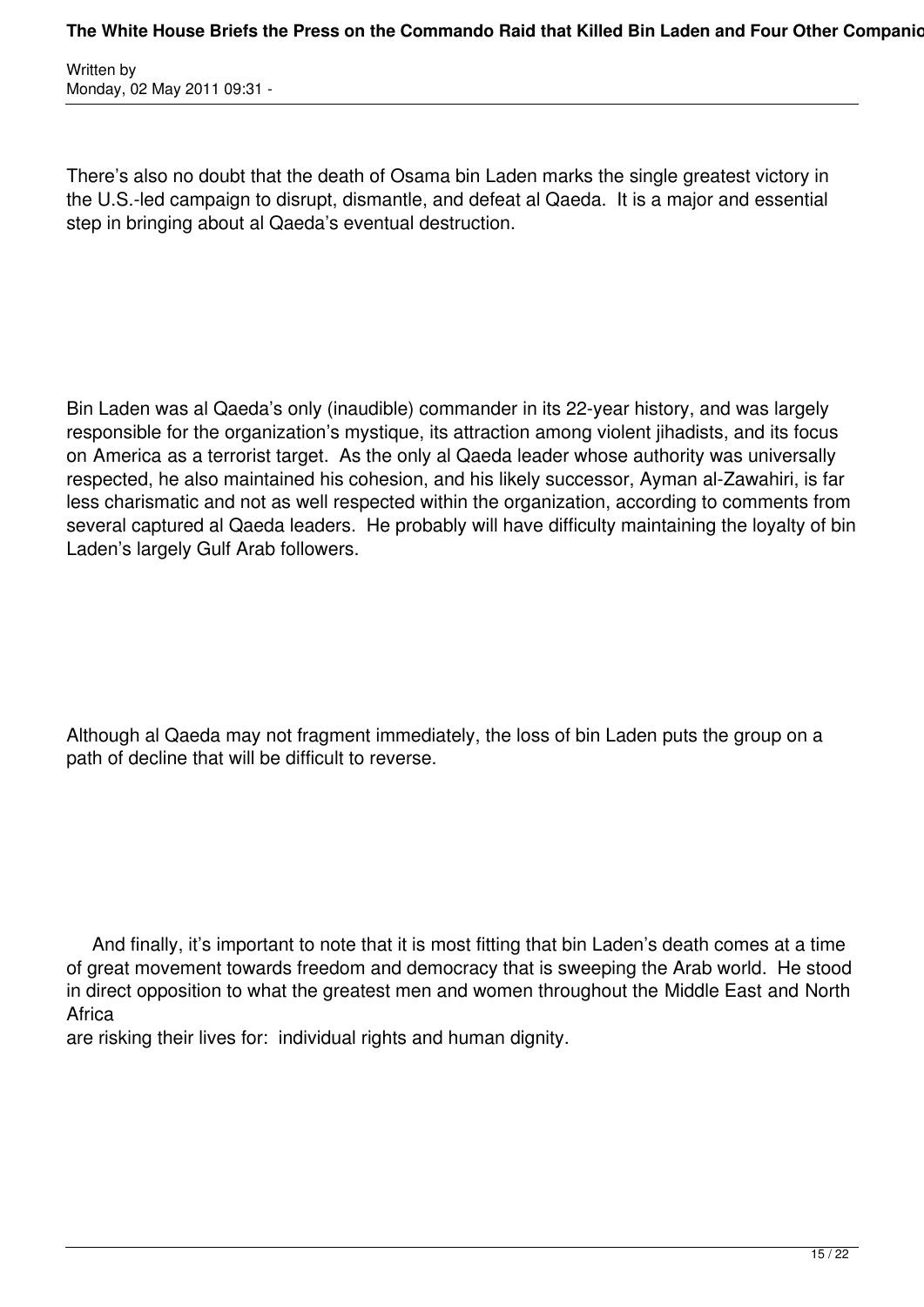MR. VIETOR: With that we're ready to take a couple questions.

 Q One question. You said "a small U.S. team." Were these military personnel, can you say, or non-military?

SENIOR ADMINISTRATION OFFICIAL: Can't go into further details at this time; just a small U. S. team.

Q Good morning. Can you tell us specifically what contact there was with bin Laden at the compound? You referred to someone using a woman as a shield that was not bin Laden. But how was he killed? Where? What occurred at the compound?

SENIOR ADMINISTRATION OFFICIAL: As the President said this evening, bin Laden was killed in a firefight as our operators came onto the compound.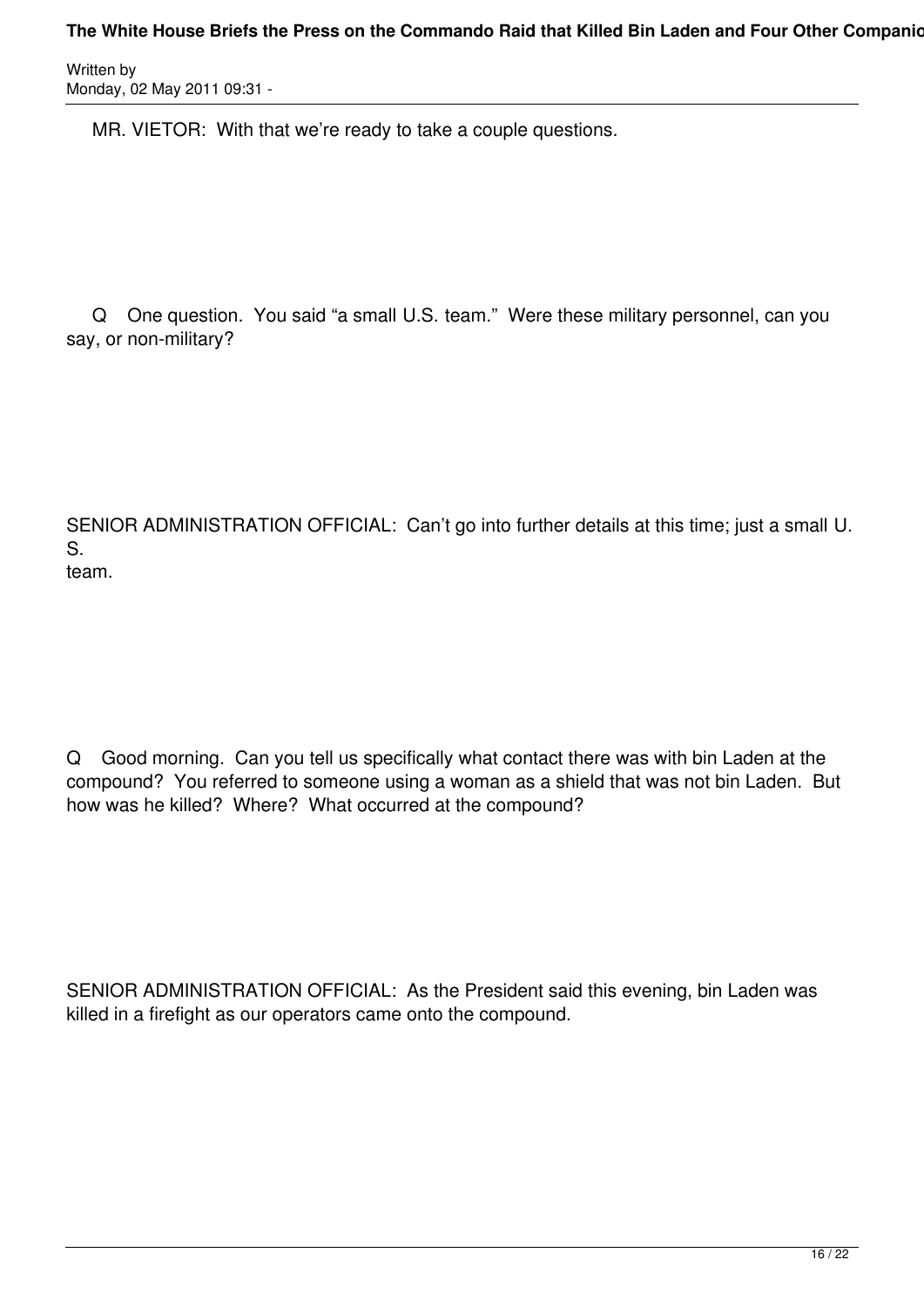Q Thank you. Just to go back to what you were talking about with the attacks in response to this operation, are you hearing any specific threats against specific targets?

SENIOR ADMINISTRATION OFFICIAL: No. But any type of event like this, it is very prudent for us to take measures so that we can ensure that the security measures that we need to institute here and throughout the world are in place. This is just something that we normally would do. We don't have any specific threats at this time related to this. But we are ensuring that every possible precaution is taken in advance.

Q Yes, hey, how are you doing? My question would be, what was the type of the helicopter that failed? And what was the nature of that mechanical failure?

SENIOR ADMINISTRATION OFFICIAL: Can't go into details at this time.

SENIOR ADMINISTRATION OFFICIAL: We didn't say it was mechanical.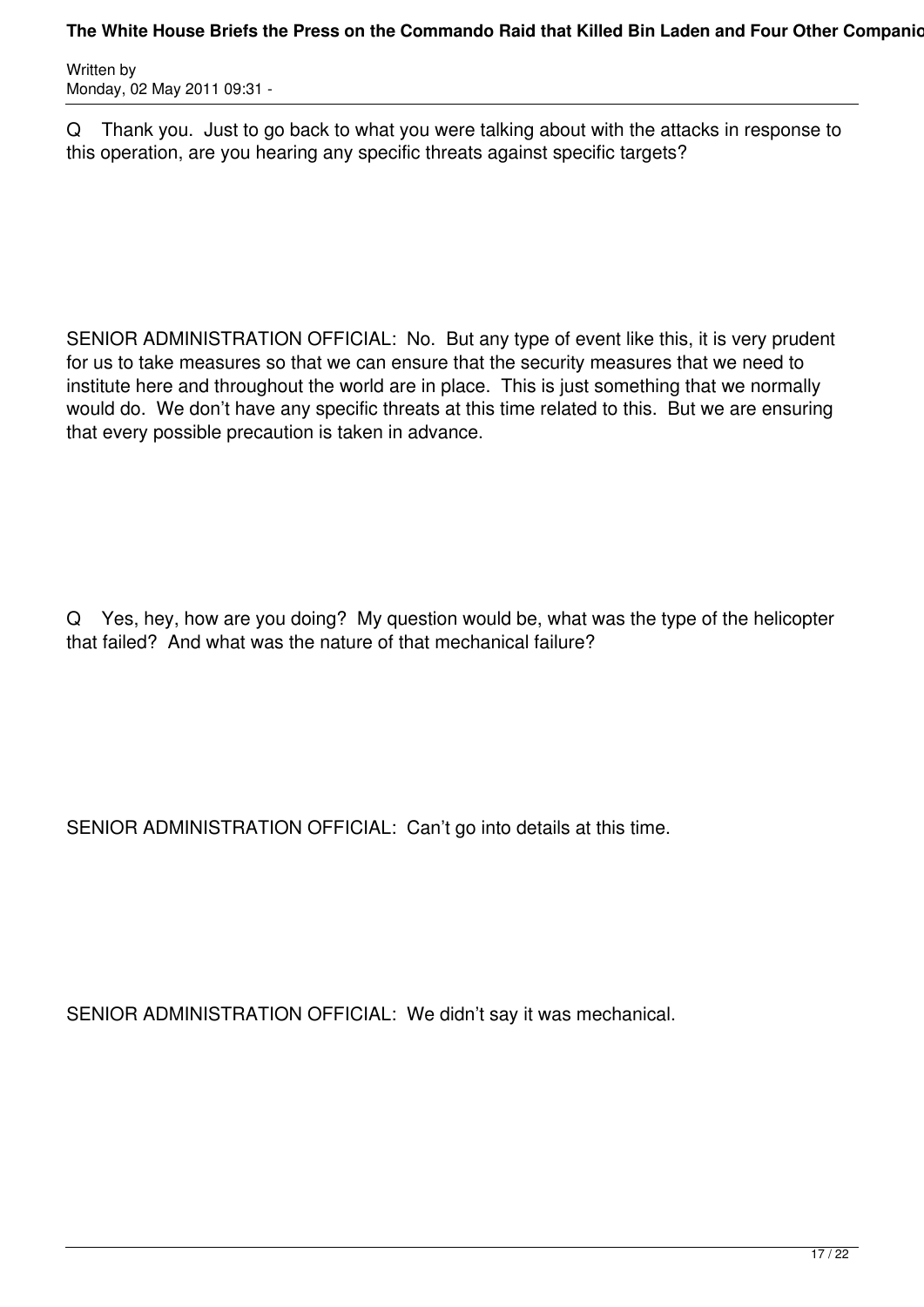#### The White House Briefs the Press on the Commando Raid that Killed Bin Laden and Four Other Companion

Written by Monday, 02 May 2011 09:31 -

Q Was bin Laden involved in firing himself or defending himself? And then any chronology of the raid itself?

SENIOR ADMINISTRATION OFFICIAL: He did resist the assault force. And he was killed in a firefight.

Q Thank you. Thank you for taking this call. Can you give me a comment on the very fact that Osama bin Laden was just in Islamabad -- and has long been (inaudible) Afghanistan (inaudible) also from India, that Osama bin Laden is hiding somewhere near Islamabad? What does it signify, that? Does it signify any cooperation or any kind of link that he had with establishments in Pakistan?

SENIOR ADMINISTRATION OFFICIAL: As the President said, Pakistani cooperation had assisted in this lead, as we pursued it. So we're continuing to work this issue right now. We are very concerned about -- that he was inside of Pakistan, but this is something that we're going to continue to work with the Pakistani government on.

Q But the very fact you didn't inform the Pakistani authorities -- did you have any suspicion that if you informed them, the information might lead somewhere?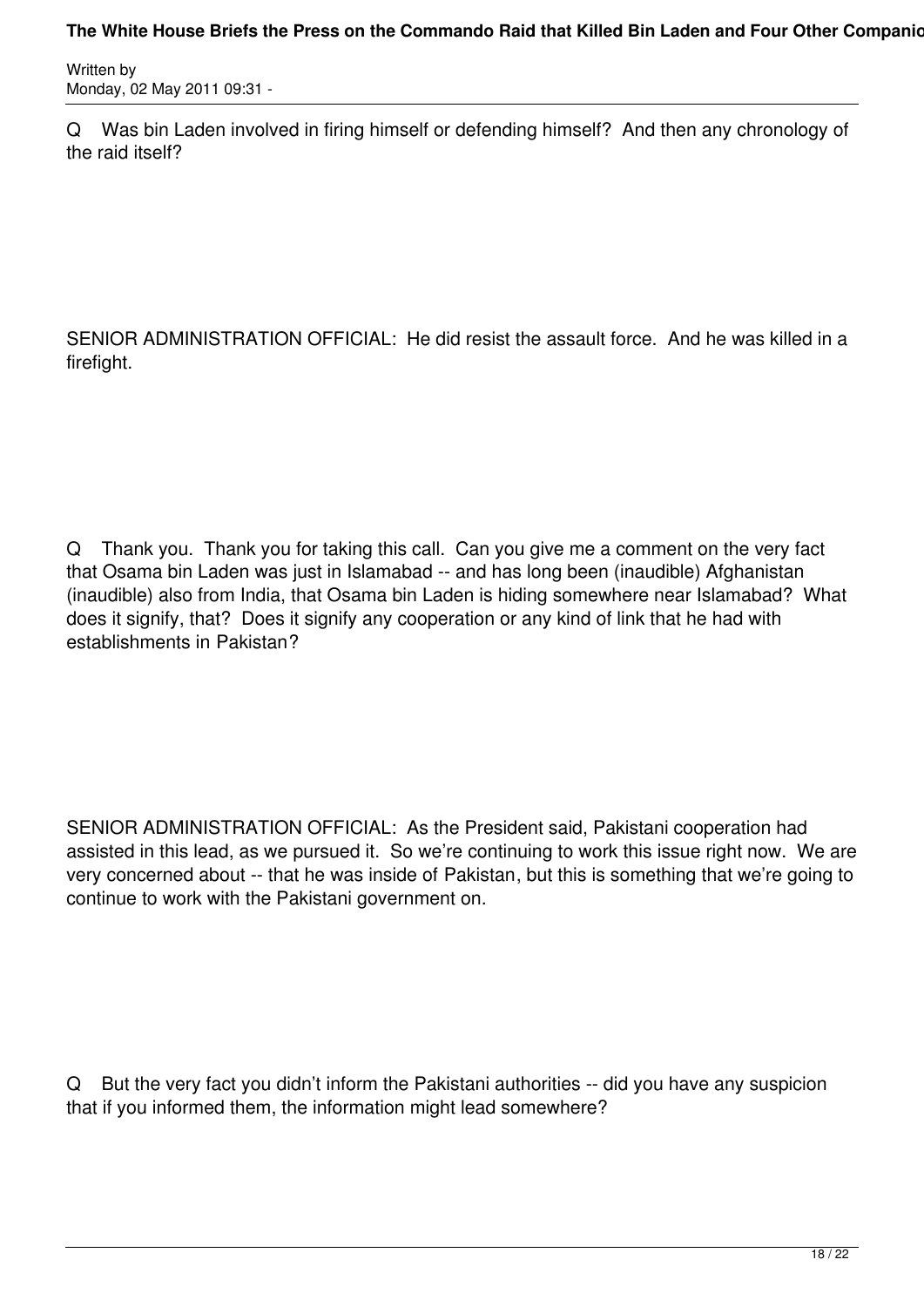SENIOR ADMINISTRATION OFFICIAL: An operation like this that is conducted has the utmost operational security attached to it. I said that we had shared this information with no other country, and that a very, very small group of individuals within the United States government was aware of this. That is for operational security purposes.

SENIOR ADMINISTRATION OFFICIAL: I would also just add to that that President Obama, over a period of several years now, has repeatedly made it clear that if we had actionable intelligence about Osama bin Laden's whereabouts, we would act. So President Obama has been very clear in delivering that message publicly over a period of years. And that's what led President Obama to order this operation. When he determined that the intelligence was actionable and the intelligence case was sufficient, he gave us high confidence that bin Laden indeed was at the compound.

Q Thank you. What is going to happen next? And what is the U.S. going to do with bin Laden's body?

SENIOR ADMINISTRATION OFFICIAL: We are ensuring that it is handled in accordance with Islamic practice and tradition. This is something that we take very seriously. And so therefore this is being handled in an appropriate manner.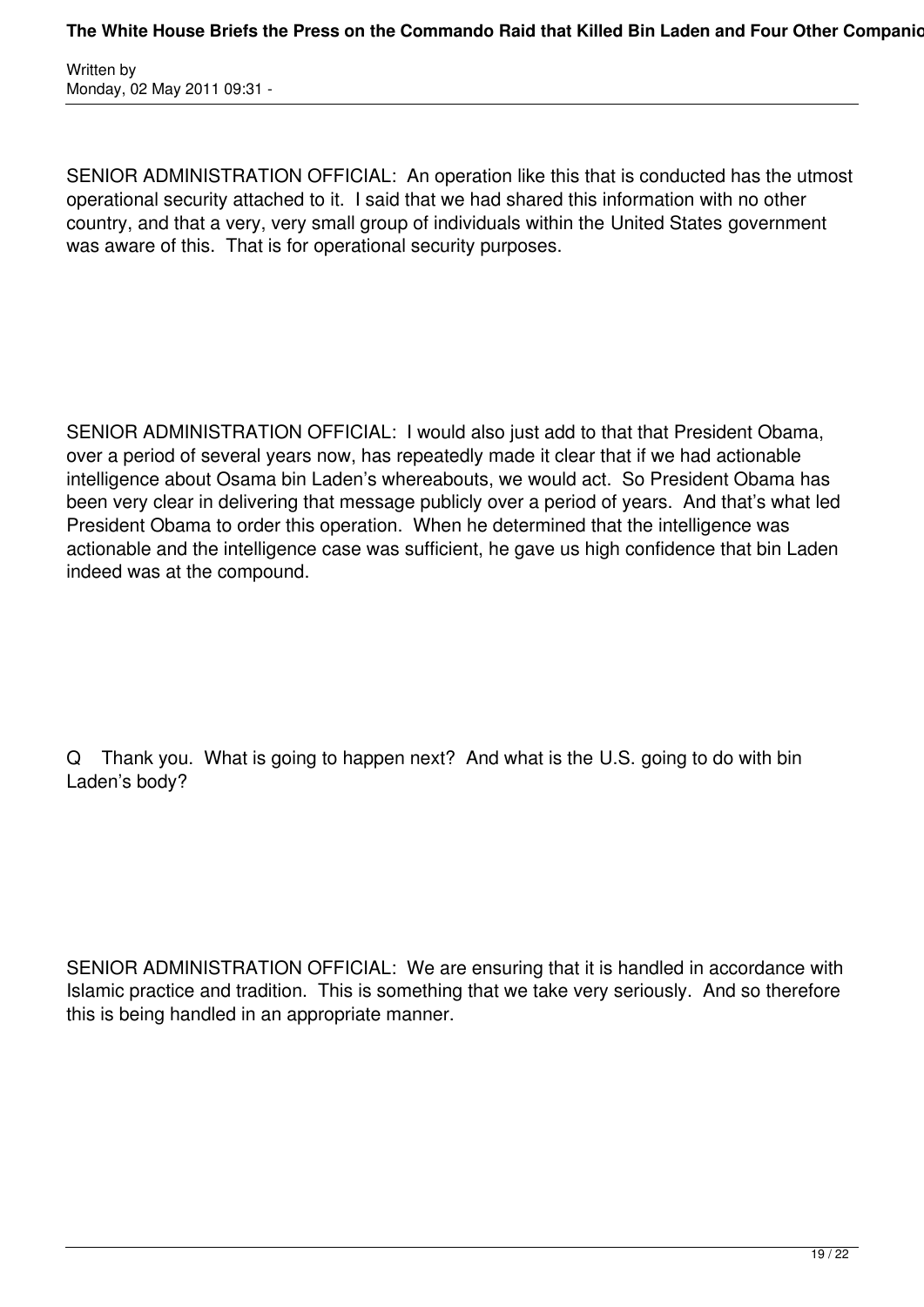MR. VIETOR: Great, thanks. Just to remind everyone, this call is on background, as senior administration officials. We have time for one more question, and we're going to go to bed.

Q Do you have a sense of the vintage of the compound and how long bin Laden had been there?

SENIOR ADMINISTRATION OFFICIAL: The compound has been in existence for roughly five years, but we don't know how long bin Laden lived there. We assess that the compound was built for the purpose of harboring him. But again, don't know how long he's been there.

MR. VIETOR: Great, thank you all. We'll talk more tomorrow.

END 12:24 A.M. EDT # # #

**For other stories and photos, please visit:**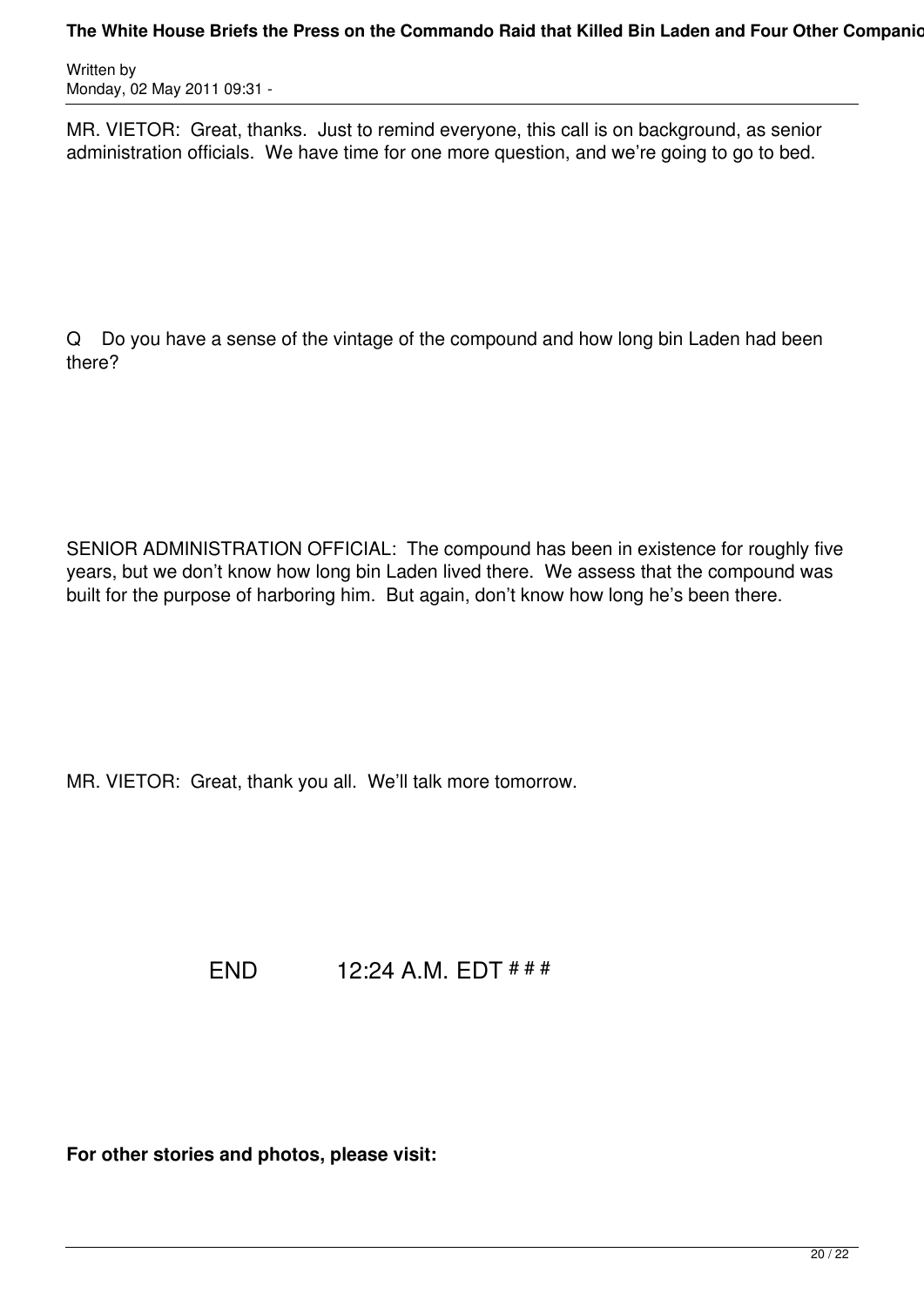#### The White House Briefs the Press on the Commando Raid that Killed Bin Laden and Four Other Companion

Written by Monday, 02 May 2011 09:31 -

- 1. http://currentsbreakingnews.blogspot.com/
- 2. http://torontonewsroom.blogspot.com/
- 3. http://timecircumstance.blogspot.com/
- 4. http://travelsthemes.blogspot.com/
- 5. http://gotchajournalist.blogspot.com/ .

## **PHILIPPINE VILLAGE VOICE -** *Redefining Community News* **Currents & Breaking News**

**Volume 5, Issue No. 11**